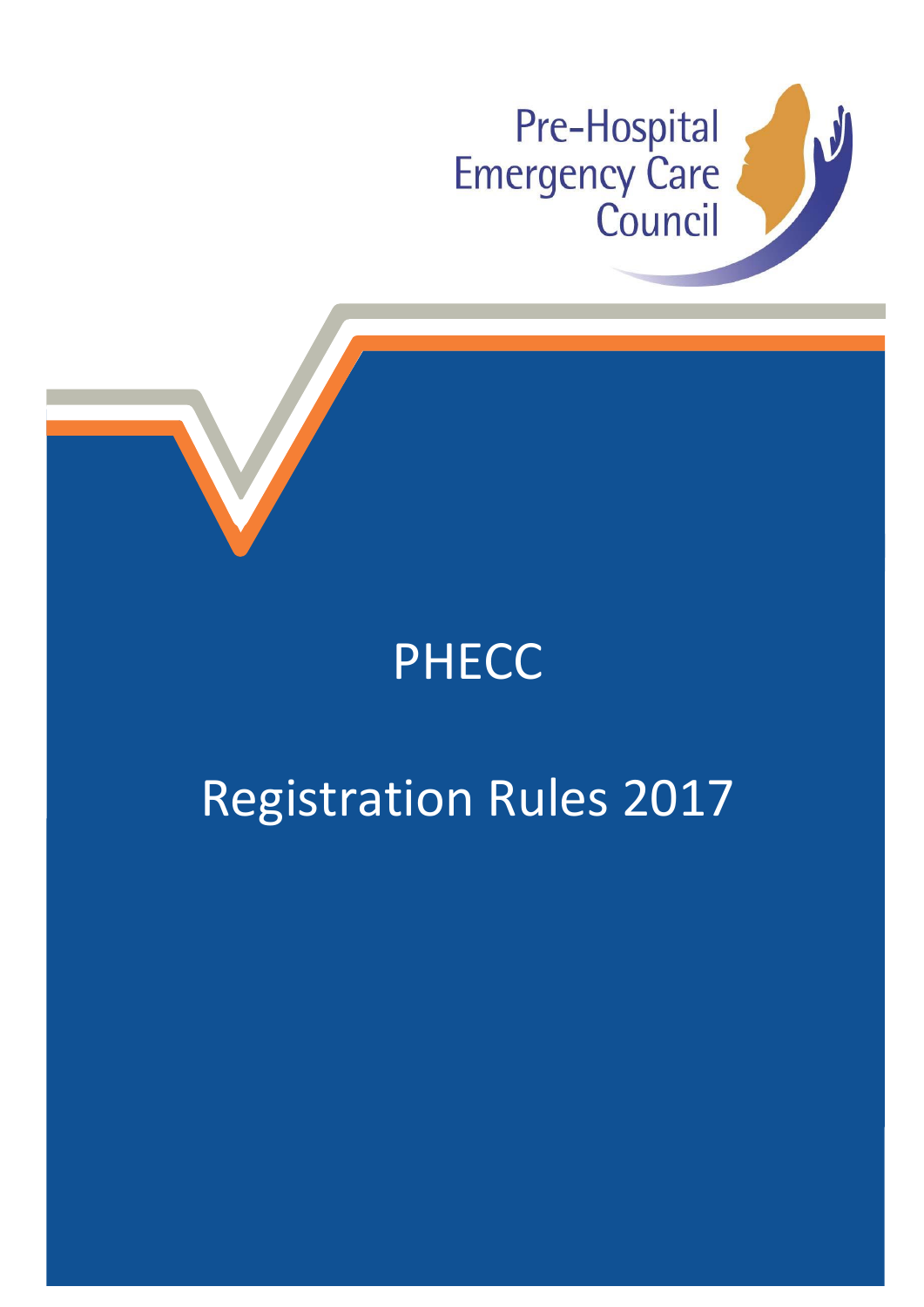### *Mission Statement*

 *"The Pre-Hospital Emergency Care Council protects the public by independently specifying, reviewing, maintaining and monitoring standards of excellence for the safe provision of quality pre-hospital emergency care"*

©Pre-Hospital Emergency Care Council

Published by: *Pre-Hospital Emergency Care Council Dec 2017* 

2<sup>nd</sup> Floor, Beech House, Millennium Park' Naas Co Kildare, W91 TK7N, Ireland.

T: + 353 (0)45 882042 **E: [info@phecc.ie](mailto:info@phecc.ie)** W**: [www.phecc.ie](http://www.phecc.ie/)**

#### **Version History**

**(Please visit the** [PHECC website](http://www.phecit.ie/PHECC/Clinical_resources/Clinical_Standards/PHECC/Clinical_Resources/Clinical_Standards/Clinical_Standards.aspx?Hkey=8a152974-f9b2-4294-b14d-09aa23d6403e) **to confirm current version.)**

| Name:          |          |                    |
|----------------|----------|--------------------|
| <b>Version</b> | Date     | <b>Details</b>     |
|                | Jun 2017 | New rules          |
| ∠              | Oct 2017 | Amended by Council |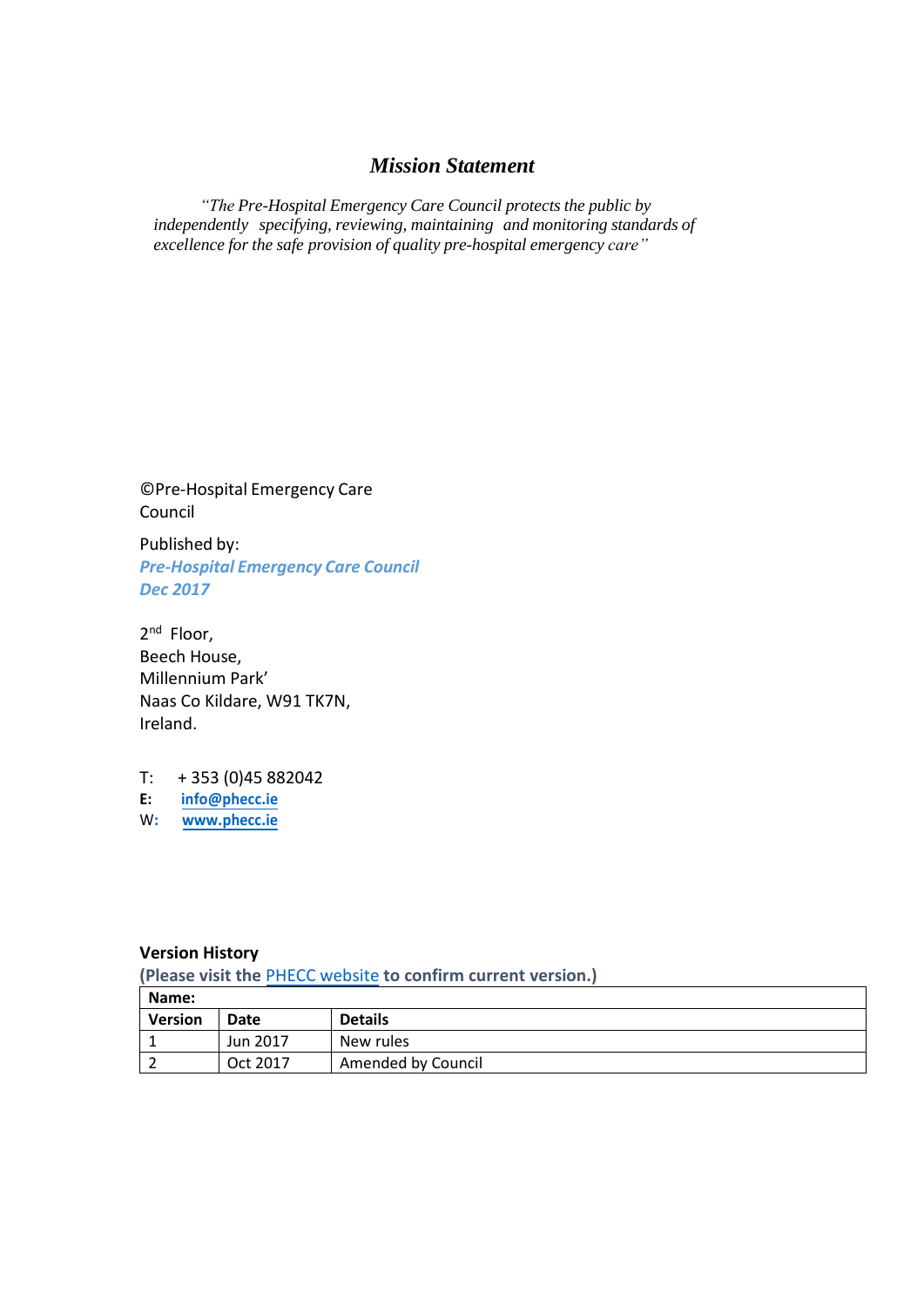#### **PHECC Registration Rules 2017**

MADE BY THE PRE-HOSPITAL EMERGENCY CARE COUNCIL PURSUANT TO THE PROVISIONS OF SECTION 4(S) OF THE PRE-HOSPITAL EMERGENCY CARE COUNCIL (ESTABLISHMENT) ORDER, 2000, (S.I. NO. 109 OF 2000) AS AMENDED BY THE PRE-HOSPITAL EMERGENCY CARE COUNCIL (ESTABLISHMENT) (AMENDMENT) ORDER, 2004, (S.I. 575 OF 2004) AND RECOGNITION OF PROFESSIONAL QUALIFICATIONS (HEALTH AND SOCIAL CARE PROFESSIONS) REGULATIONS, 2008, (S.I. 166 OF 2008)

- 1. These rules shall be known as the 'PHECC Registration Rules 2017'.
- 2. In accordance with the provisions of section 4(s) of the Pre-Hospital Emergency Care Council (Establishment) Order, 2000 (as amended), the Pre-Hospital Emergency Care Council (hereinafter referred to as 'the Council') shall establish and maintain, in accordance with these rules, a register of pre-hospital emergency care practitioners.
- 3. The register, which shall be known as the 'PHECC Register' shall be maintained on behalf of the Council by the Director.
- 4. The register will be divided into six divisions, which shall be known as follows:
	- (i) the emergency medical technician division,
	- (ii) the paramedic division;
	- (iii) the advanced paramedic division;
	- (iv) the visiting European emergency medical technician division for those providing the service of emergency medical technician in the State on a temporary or occasional basis pursuant to Part 4 of the Recognition of Professional Qualifications (Directive 2005/36/EC) Regulations 2008 (SI No 139 of 2008);
	- (v) the visiting European paramedic division for those providing the service of paramedic in the State on a temporary or occasional basis pursuant to Part 4 of the Recognition of Professional Qualifications (Directive 2005/36/EC) Regulations 2008 (SI No 139 of 2008);
	- (vi) the visiting European advanced paramedic division for those providing the service of advanced paramedic in the State on a temporary or occasional basis pursuant to Part 4 of the Recognition of Professional Qualifications (Directive 2005/36/EC) Regulations 2008 (SI No 139 of 2008).

Persons who are undertaking a recognised course for the award of an N.Q.E.M.T within the meaning of S.I. 109 of 2000 (as amended) may be registered as interns in the division appropriate to the level of NQEMT course which they are undertaking.

5. A person seeking registration on the PHECC Register shall apply, in the form appended to these rules, to the Director for registration.

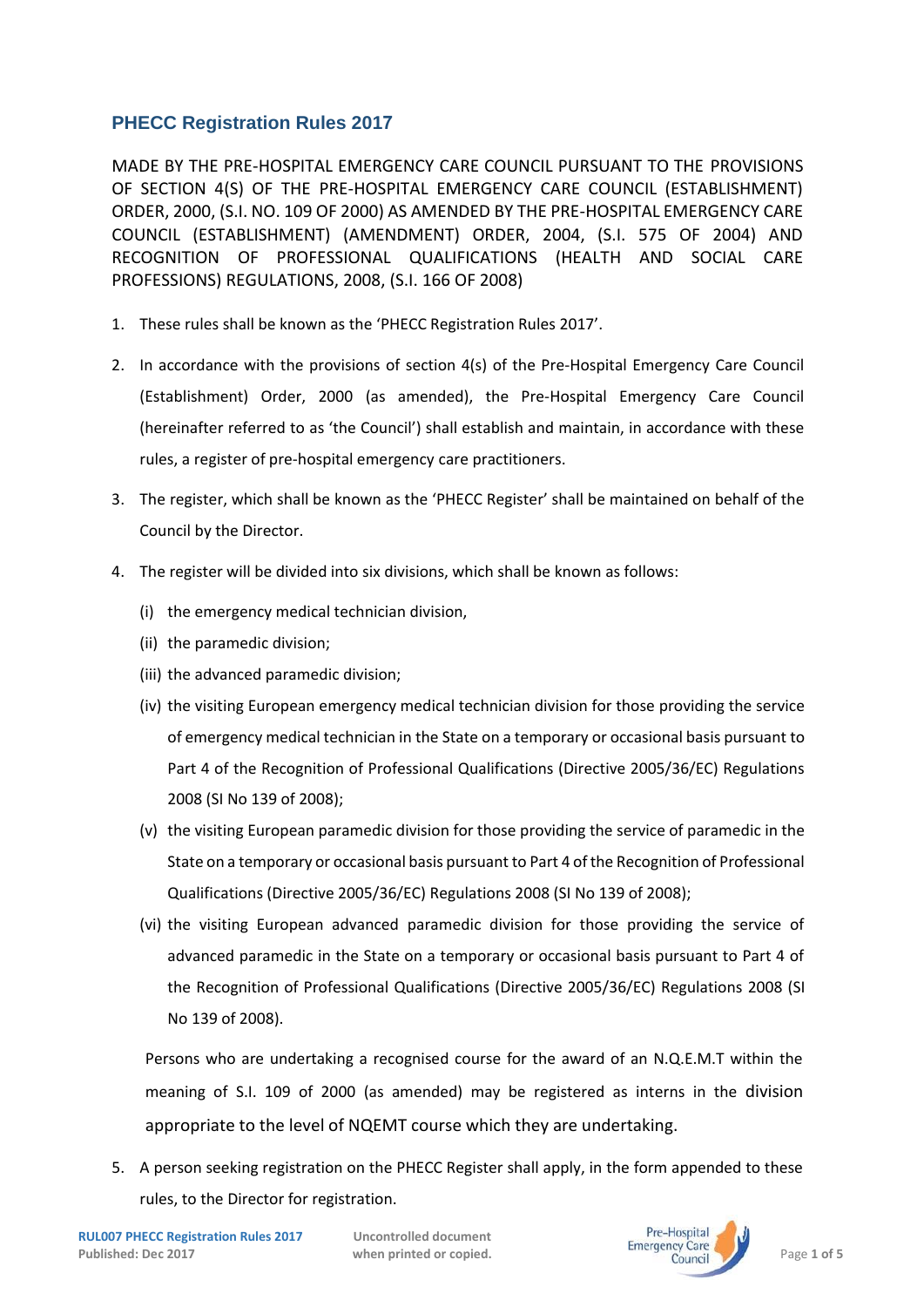- 6. The Director shall grant registration, in the appropriate division of the Register, to any person who:
	- (i) Was awarded an N.Q.E.M.T. within the meaning of S.I. 109 of 2000 (as amended) within the previous 12 months or
	- (ii) Is currently undertaking a recognised course for the award of an N.Q.E.M.T within the meaning of S.I. 109 of 2000 (as amended). Such persons may be afforded intern registration in the division appropriate to the level of NQEMT course they are undertaking. Intern registration is subject to the applicant practising under the clinical lead of a registered practitioner at the division of their registration or at a higher division or
	- (iii) Wishes to provide the services of an emergency medical technician, paramedic or advanced paramedic in the State on a temporary or occasional basis and is entitled to provide such services pursuant to Part 4 of the Recognition of Professional Qualifications (Directive 2005/36/EC) Regulations 2008 (SI No 139 of 2008) and
	- (iv) Is currently certified at the Cardiac First Responder Advanced level and provides evidence of same to the Director and
	- (v) Is familiar with the current PHECC Clinical Practice Guidelines (CPGs) relevant to their registration status and
		- (a) has successfully completed the PHECC CPG Familiarisation Module online or
		- (b) provides a certificate from a PHECC licenced CPG service provider or a PHECC recognised institution confirming the applicant's familiarisation with the current PHECC CPGs relevant to their registration status.
	- (vi) Has no criminal conviction or health condition which would mean that the applicant is not a fit and proper person for registration and
	- (vii) Has formally undertaken to the Council that he/she will:
		- (a) Comply with the Code of Professional Conduct and Ethics, and
		- (b) Maintain familiarity with the current PHECC Clinical Practice Guidelines relevant to their registration status and
		- (c) Practise in accordance with their CPG privileged status as issued by the licensed CPG service provider on whose behalf they are practicing, and
		- (d) Fully complete Patient Care Reports in respect of all care afforded to patients, and
		- (e) Comply with the Continuing Professional Competency (CPC) requirements as approved from time to time by the Council, and

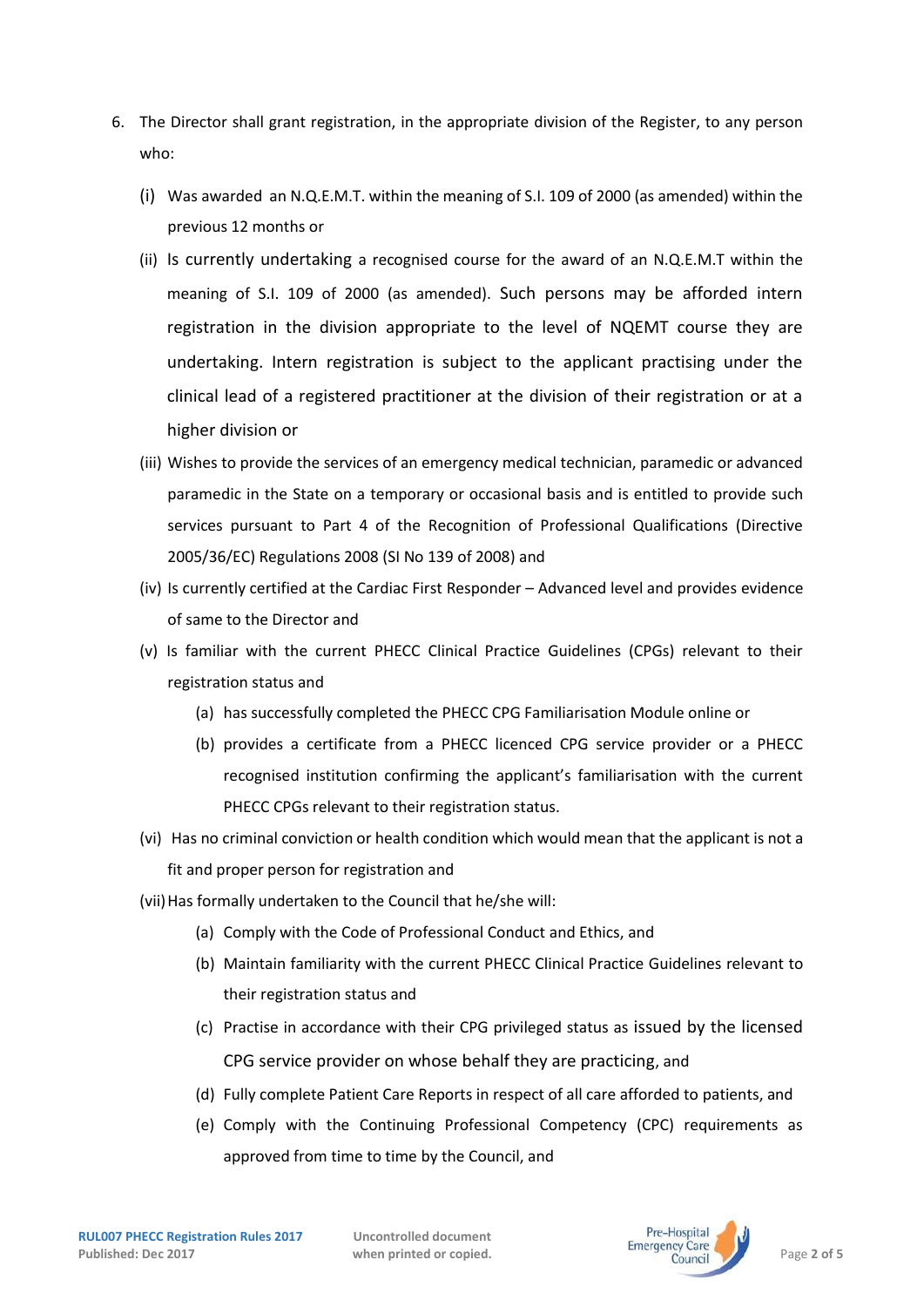- (f) Engage appropriately with any inquiries by the Fitness to Practice Committee, or any of its sub-committees, and
- (g) Will support interns or colleagues, and
	- (viii) Has fully completed the PHECC application process and
	- (ix) Has paid the appropriate registration fee.
- 7. The Council may delegate to the Director the power to consider and decide upon registration applications. All registration applications which are granted by the Director will be noted by the Council.
- 8. Where the Director has decided, in the exercise of his or her discretion, to register a person on the PHECC Register, the Director shall:
	- (i) Register persons that have obtained an N.Q.E.M.T. at the level of competence of emergency medical technician in the emergency medical technician division of the PHECC Register, and
	- (ii) Register persons that have obtained an N.Q.E.M.T. at the level of competence of paramedic in the paramedic division of the PHECC Register, and
	- (iii) Register persons that have obtained an N.Q.E.M.T. at the level of competence of advanced paramedic in the advanced paramedic division of the PHECC Register, and
	- (iv) Register emergency medical technicians providing the service of emergency medical technician in the State on a temporary or occasional basis pursuant to Part 4 of the Recognition of Professional Qualifications (Directive 2005/36/EC) Regulations 2008 (SI No 139 of 2008), and
	- (v) Register paramedics providing the service of paramedic in the State on a temporary or occasional basis pursuant to Part 4 of the Recognition of Professional Qualifications (Directive 2005/36/EC) Regulations 2008 (SI No 139 of 2008), and
	- (vi) Register advanced paramedics providing the service of advanced paramedic in the State on a temporary or occasional basis pursuant to Part 4 of the Recognition of Professional Qualifications (Directive 2005/36/EC) Regulations 2008 (SI No 139 of 2008) where visiting European, and
	- (vii) Register, as interns, persons who are undertaking a recognised course for the award of an N.Q.E.M.T within the meaning of S.I. 109 of 2000 (as amended) in the division appropriate to the level of NQEMT course which they are undertaking.
- 9. Registration of a person's name on the PHECC Register shall be for a period of one calendar year. A first application for registration with PHECC shall be contained on an Initial Application Form for Registration. If registration is granted, registration shall be for a period of 12 months. Reregistration with PHECC shall be as per the annual reregistration process.

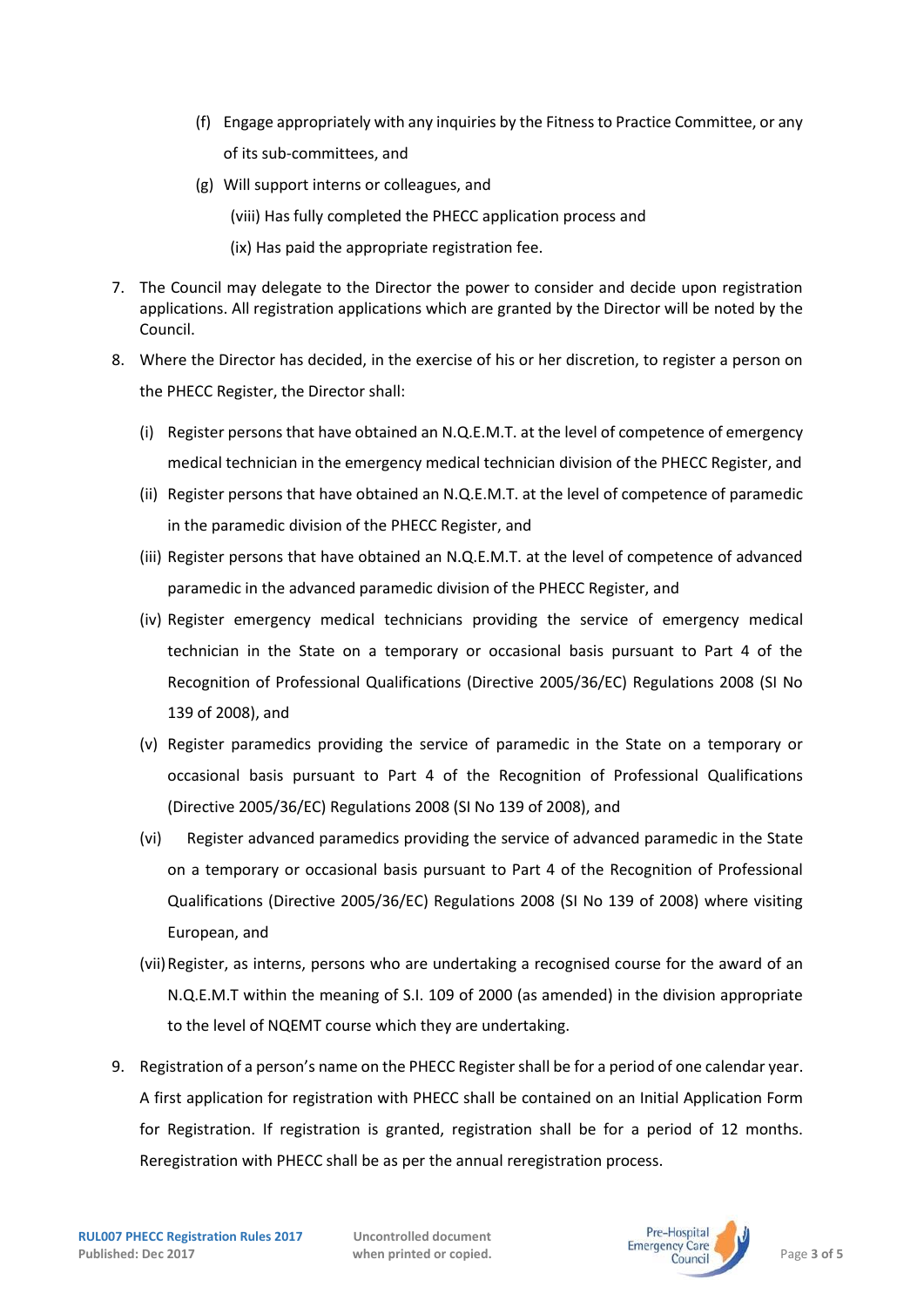- 10. If a registrant applies to PHECC to move from one division of the register to another division, a completed change of status application form must be submitted to PHECC.
- 11. The Register will record the information contained in the application form for each registrant
- 12. Where the Director has decided, in his or her discretion, to refuse to register an applicant, the applicant is entitled to appeal that decision. Any appeal will be conducted in the manner set out in the PHECC appeal procedure.
- 13. Registrants may voluntarily withdraw their entry or suspend their active status on the PHECC Register with the agreement of the Director in certain circumstances as follows:
	- (i) Authorised Maternity/Paternity/Parental leave periods
	- (ii) Authorised career breaks
	- (iii) Full time educational courses
	- (iv) Long term illness
- 14. Applications for voluntary withdrawal from or suspension on the Register in other circumstances or change of status will be decided on a case by case basis by the Director.
- 15. In all cases documentary evidence must be provided in support of the voluntary change of status on the register.
- 16. If a complaint has been received in relation to a registrant on the grounds of misconduct or unfitness to practise, the registrant shall not voluntarily withdraw his or her name from the Register for so long as the Fitness to Practise process is ongoing. If, while a complaint is being considered by PHECC, the registrant's registration lapses on the expiry of the registrant's current registration period, the Fitness to Practise process will be paused and may be considered or reactivated in the event that the registrant applies to renew his/her registration in the future.

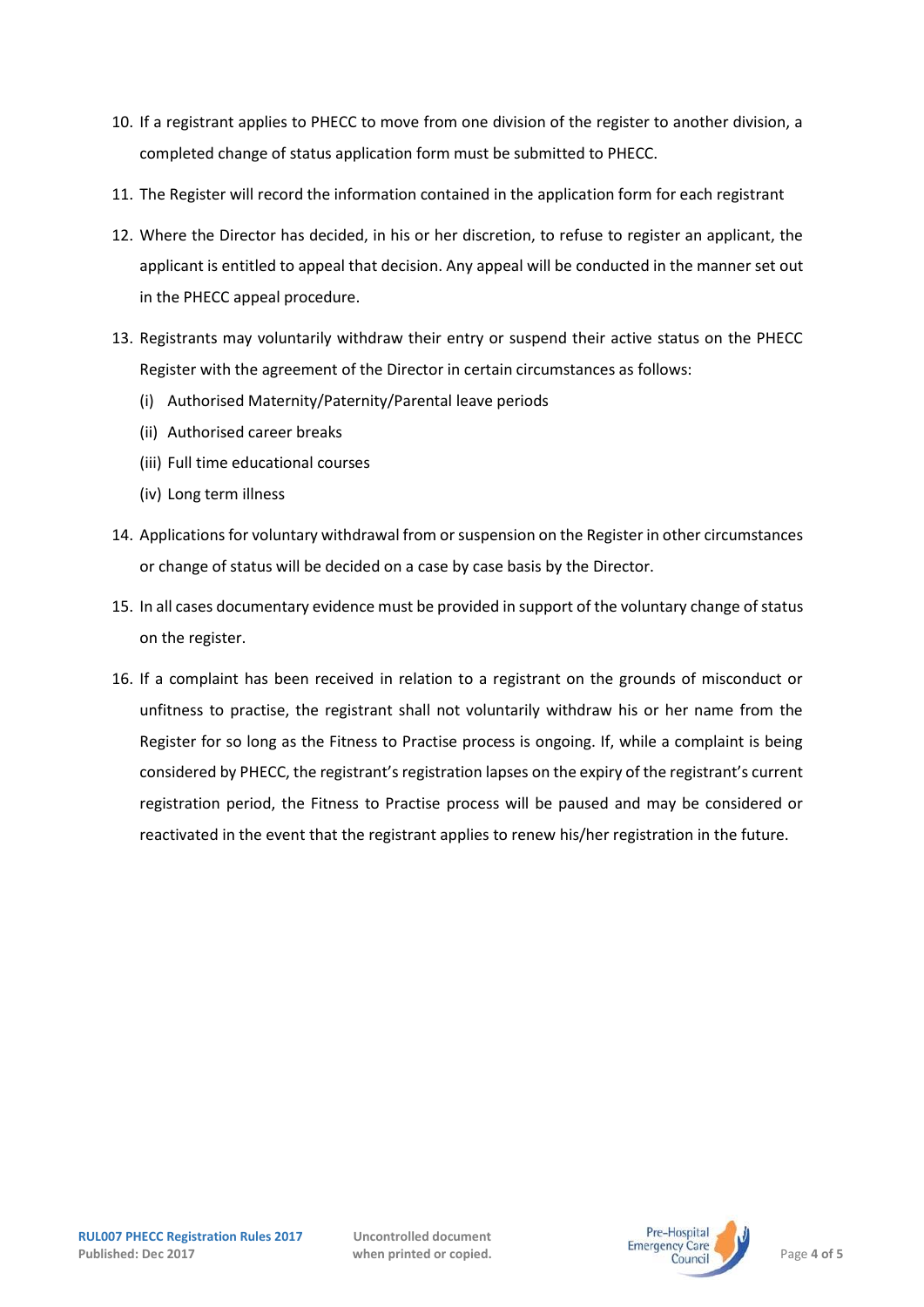- 17. The Director shall endeavour to ensure that any information contained on the Register is accurate and shall:
	- (i) correct all errors in the Register,
	- (ii) remove from the Register any entries procured by fraud or misrepresentation,
	- (iii) enter in the Register changes in the descriptions or addresses of persons registered in the register,
	- (iv) remove from the register the names of persons whose deaths have come to the notice of the Council,
	- (v) arrange for a notice of correction, where practicable, to be furnished to the registered person.
	- (vi) shall cause the Register to be maintained and published.
- 18. The Register shall be kept at the offices of the Council, and
	- (i) it shall be made available publicly on the PHECC website, at such times and such manner as may be prescribed by the Council,
	- (ii) where a request is made by a registrant to the Registrar for a certified or uncertified copy or extract from, an entry in the Register, the Director shall provide a copy of the entry or extract to that person.

Made under Seal of Council